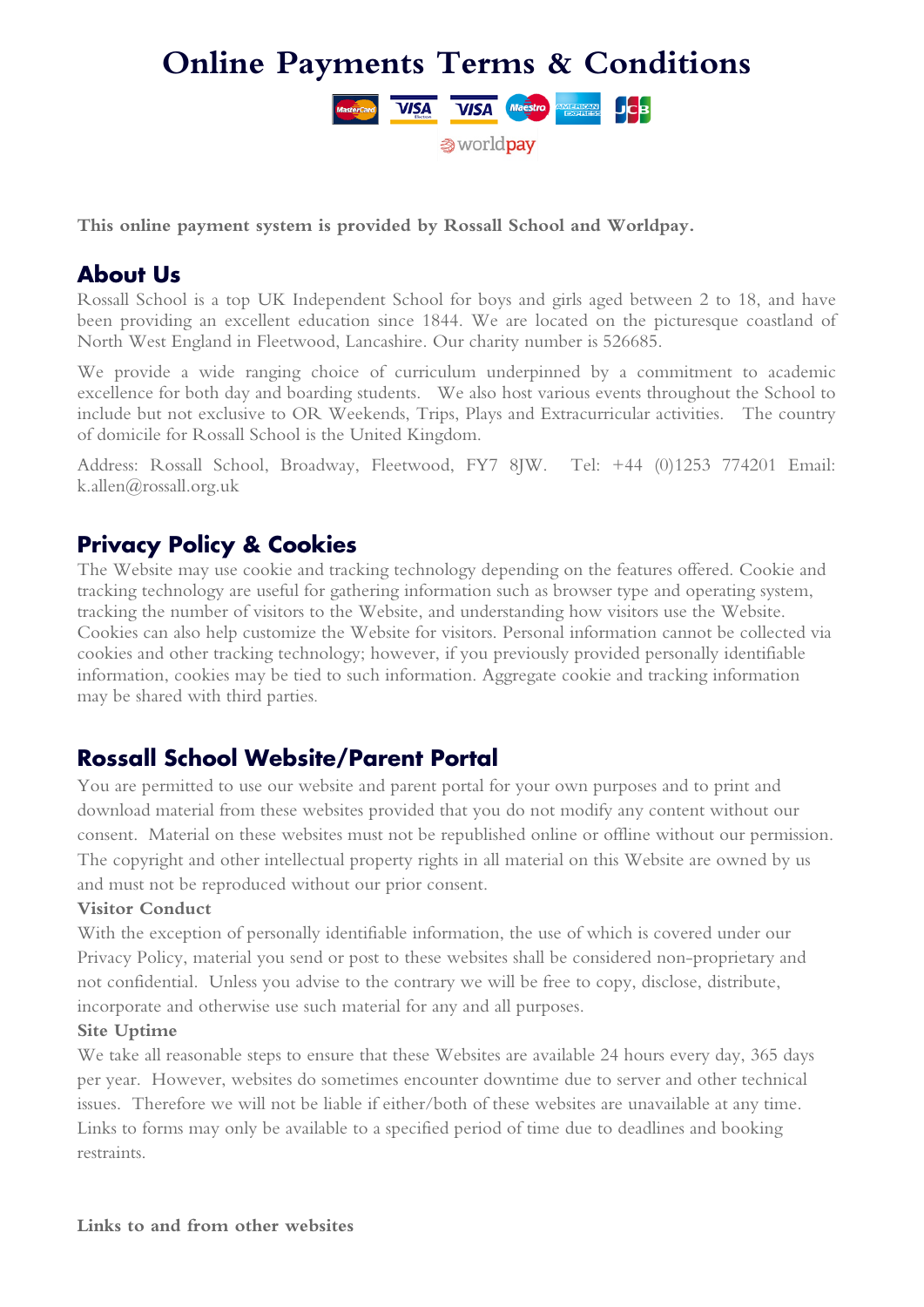Any links to third party websites located on these websites are provided for convenience only. We have not reviewed each third party website and have no responsibility for such third party websites or their content.

If you would like to link to either of these websites please contact Rossall School directly as prior consent and activation is required.

#### **Exclusion of Liability**

We take all reasonable steps to ensure that the information on these websites is correct. However, we do not guarantee the correctness or completeness of material on these websites. Neither we nor any other party (whether or not involved in producing, maintaining or delivering these websites), shall be liable or responsible for any kind of loss or damage that may result to you or a third party as a result of your or their use of our websites. This exclusion shall include servicing or repair costs and, without limitation, any other direct, indirect or consequential loss.

# **Email newsletter**

Rossall School operates an automatic opt in policy to our email newsletter, for Parents, Students, Staff and Agents. If you sign up to our newsletter or our mailing list we may use your email address to send you information about events and services.

You can opt out of our newsletter/mailing list at any point and you can ask for personal data to stop being recorded at any time.

# **Disclosure of personal data**

Rossall School will be entitled to share your information, with Rossall Foundation and The Old Rossallian club, as well as with our service providers. We will also share your information where we are required by law; or if we believe action is necessary for the prevention of fraud; or cyber-crime; or to protect the website; or to protect the rights or personal safety of individuals.

If you are concerned about your data, you have the right, subject to the payment of a small fee to request access to personal data which we may hold or process about you.

The information you provide when completing the booking form is kept private and stored securely until a time it is no longer required or has no use, as detailed in the Data Protection Act 1998. Every effort has been made to ensure that the form to email submission process is safe and secure but we advise users using such form to email processes that they do so at their own risk.

### **Security**

All payment details which are entered through this payment gateway are encrypted. The site is safe and secure with payments being processed in line with PCI DSS compliance.

Rossall School shall not be liable for any failure by the user of this online payment system to properly protect data from being seen on their screen by other persons or otherwise obtained by such persons, during the Online Payment process or in respect of any omission to provide accurate information in the course of the Online Payment process.

### **Fees and Payment**

All fees and charges will be in GBP (UK pound Sterling).

**School Fees & Extras Invoice –** It is the bill payer's responsibility to ensure that the school invoice is paid in full before the first day of each term. The invoice will be sent prior to the end of the previous term to allow time to review the charges and make the payment, by one of our approved payment methods, which includes via the Parent Portal website.

**Extra-curricular activities –** These can be music lessons, school trips, educational visits and after school clubs, and are payable on request if they are not already included in the termly school invoice. Payment will be requested at the time of booking or via the payment schedule provided with the booking form.